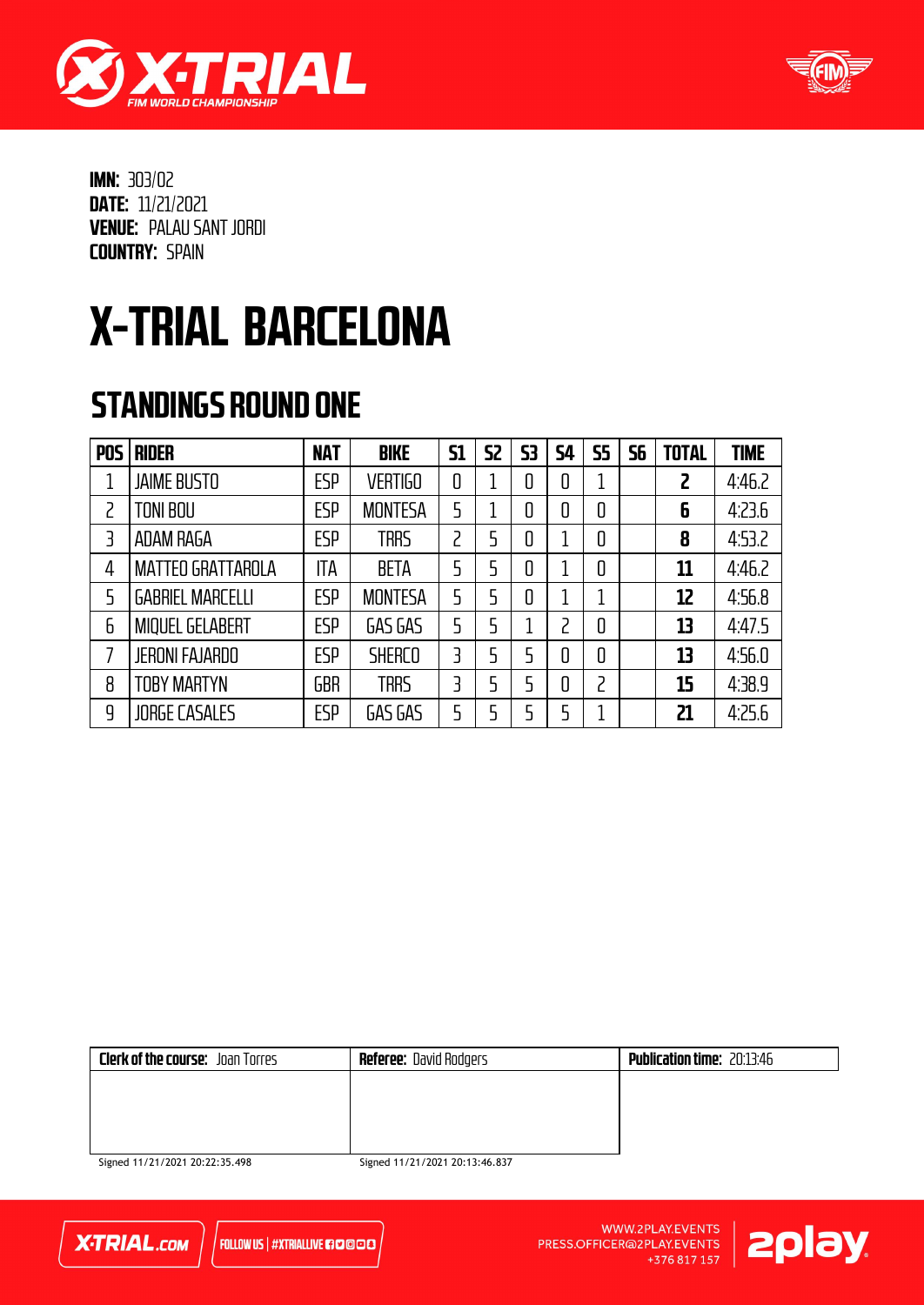



## X-TRIAL BARCELONA

### STANDINGS ROUND TWO

#### STANDINGS HEAT 1

| <b>POS</b> | <b>RIDER</b>           | <b>NAT</b> | <b>BIKE</b>    | <b>S1</b> | 52 | 53 | <b>S4</b> | <b>S5</b> | <b>S6</b> | <b>TOTAL</b> | <b>TIME</b> |
|------------|------------------------|------------|----------------|-----------|----|----|-----------|-----------|-----------|--------------|-------------|
|            | <b>TONI BOU</b>        | ESP        | <b>MONTESA</b> |           |    |    |           | n         |           |              | 3.57.       |
|            | ADAM RAGA              | <b>ESP</b> | trrs           |           |    | u  |           |           |           | 12           | 4:56.9      |
|            | <b>MIQUEL GELABERT</b> | ESP        | GAS GAS        |           |    |    |           |           |           | 14           | 4.55.8      |

### STANDINGS HEAT 2

| <b>POS</b> | <b>RIDER</b>                     | <b>NAT</b> | <b>BIKE</b>    | <b>S1</b> | S2 | 53 | <b>S4</b> | cЕ | 56 | <b>TOTAL</b> | <b>TIME</b> |
|------------|----------------------------------|------------|----------------|-----------|----|----|-----------|----|----|--------------|-------------|
|            | <b>MARCELL</b><br><b>GABRIEL</b> | ESP        | <b>MONTESA</b> |           |    |    |           |    |    | 12           | 4:56.4      |
|            | <b>JAIME BUSTO</b>               | ESP        | <b>VERTIGO</b> |           |    |    |           |    |    | 13           | 4:36.5      |
|            | <b>MATTEO GRATTAROLA</b>         | ΊA         | <b>BETA</b>    |           |    |    |           |    |    | 18           | 5:00.0      |

| <b>Clerk of the course:</b> Joan Torres | <b>Referee:</b> David Rodgers | <b>Publication time: 20:13:46</b> |
|-----------------------------------------|-------------------------------|-----------------------------------|
|                                         |                               |                                   |
|                                         |                               |                                   |
|                                         |                               |                                   |
| $C = 44.124.12024.2037775.409$          | 5.2224412412242242343347677   |                                   |

Signed 11/21/2021 20:22:35.498



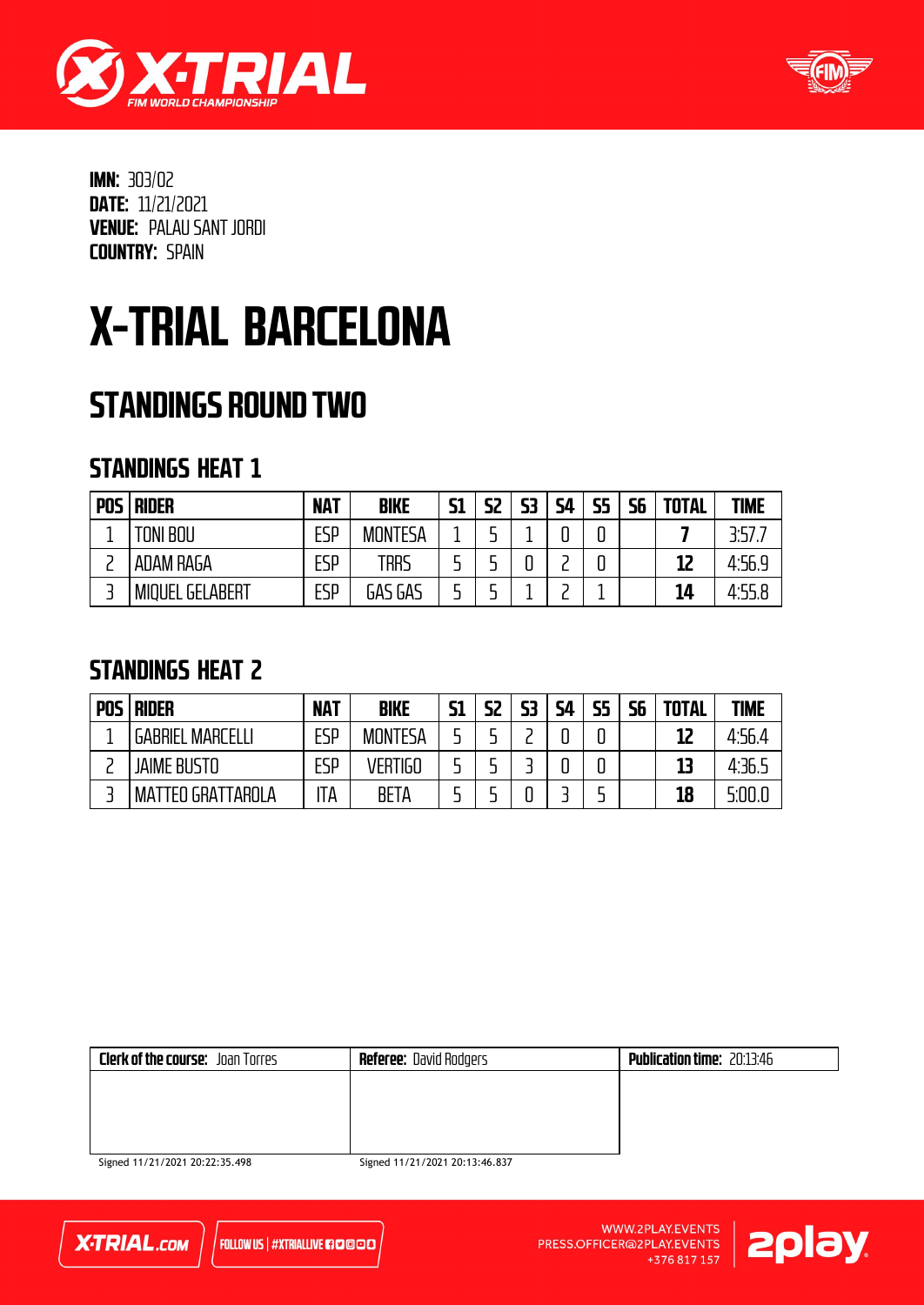



### X-TRIAL BARCELONA

#### STANDINGS RUNNERS-UP FINAL

| <b>POS</b> | <b>RIDER</b>    | <b>NAT</b> | <b>BIKE</b>  | 51 | 52 | 53 | 54 | 55<br>-- | cс<br>סכ | <b>TOTAL</b> |
|------------|-----------------|------------|--------------|----|----|----|----|----------|----------|--------------|
|            | ADAM RAGA       | ᄄᄗ<br>ட⊐ா  | trrs         | -  |    |    |    |          |          |              |
|            | JAIME<br>: RIIS | FCD<br>ட⊐ா | 160<br>./FR* | -  |    |    |    |          |          |              |

#### STANDINGS FINAL

| <b>POS</b> | <b>RIDER</b>            | <b>NAT</b> | <b>BIKE</b> | F1<br>ЭT | 52     | C <sub>2</sub><br>ננ | ςд<br>┙╹ | <b>CE</b><br>. . | 56 | <b>TOTAL</b> |
|------------|-------------------------|------------|-------------|----------|--------|----------------------|----------|------------------|----|--------------|
|            | BOU<br>JNI              | FCD<br>டபா | MONTESA     |          | -      | -                    | ┍<br>u   |                  | u  | -LL          |
| −          | GABRIEL<br>MARL<br>TEL. | ESP        | MONTESA     | -<br>-   | -<br>- | -                    |          |                  | u  | רר           |

| <b>Clerk of the course:</b> Joan Torres | <b>Referee:</b> David Rodgers | <b>Publication time: 20:13:46</b> |
|-----------------------------------------|-------------------------------|-----------------------------------|
|                                         |                               |                                   |
|                                         |                               |                                   |
|                                         |                               |                                   |
|                                         |                               |                                   |

Signed 11/21/2021 20:22:35.498



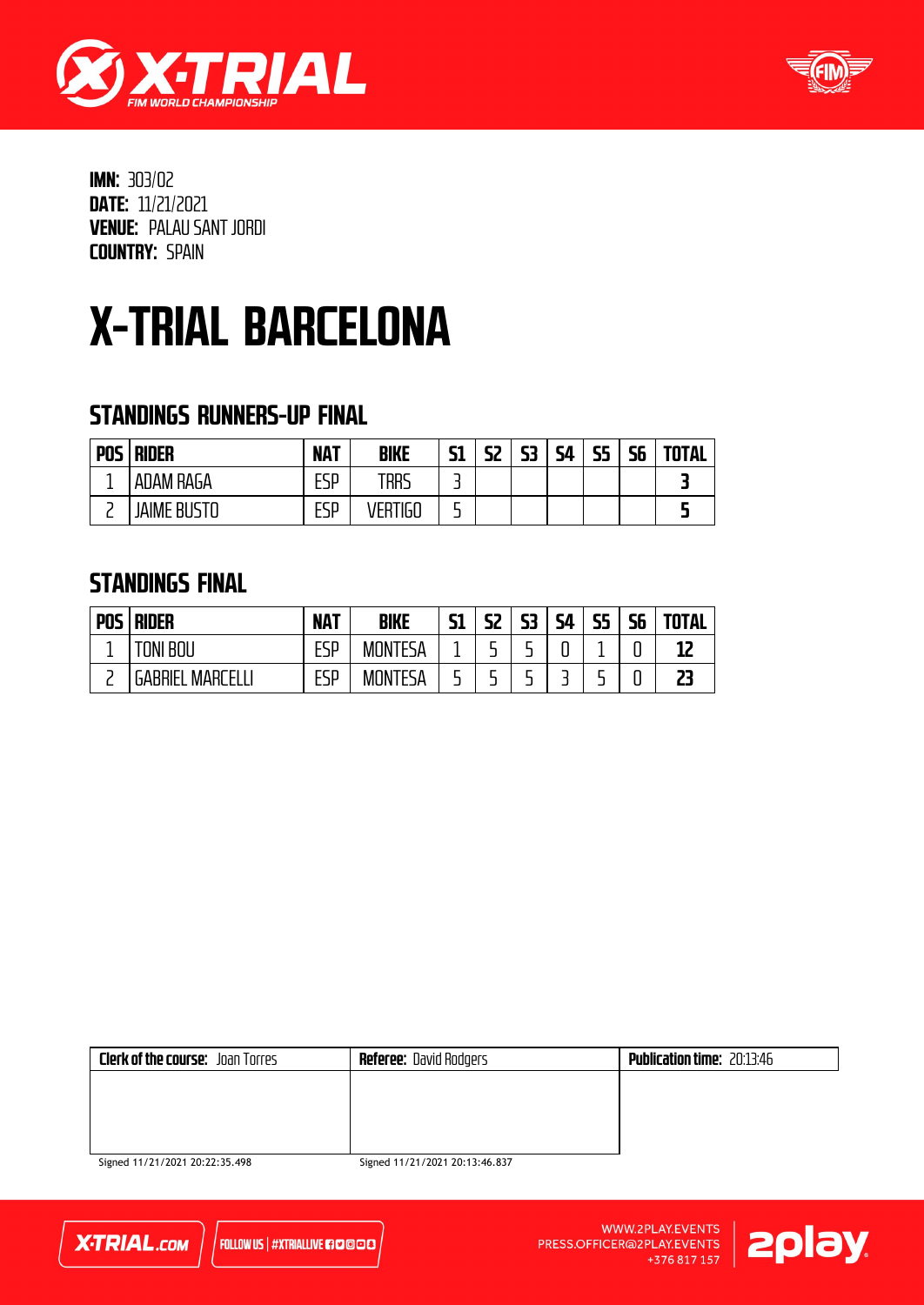



### X-TRIAL BARCELONA

#### X-TRIAL CLASSIFICATION

| <b>POS</b> | <b>RIDER</b>             | <b>NAT</b> | <b>BIKE</b>    | <b>S1</b> | 52 | 53 | 54 | <b>S5</b> | 56 | <b>TOTAL</b> |         |
|------------|--------------------------|------------|----------------|-----------|----|----|----|-----------|----|--------------|---------|
|            | TONI BOU                 | <b>ESP</b> | <b>MONTESA</b> |           | 5  |    | 0  |           | 0  | 12           | Final   |
| 2          | <b>GABRIEL MARCELLI</b>  | <b>ESP</b> | <b>MONTESA</b> | 5         | 5  |    | 3  |           | 0  | 23           | Final   |
| 3          | ADAM RAGA                | <b>ESP</b> | <b>TRRS</b>    | 3         |    |    |    |           |    | 3            | RF      |
| 4          | <b>JAIME BUSTO</b>       | ESP        | <b>VERTIGO</b> | 5         |    |    |    |           |    | 5            | RF      |
| 5          | <b>MIQUEL GELABERT</b>   | <b>ESP</b> | GAS GAS        | 5         | 5  |    | っ  |           |    | 14           | Round 2 |
| 6          | <b>MATTEO GRATTAROLA</b> | ITA        | <b>BETA</b>    | 5         | 5  | 0  | ₹  | 5         |    | 18           | Round 2 |
| 7          | <b>JERONI FAJARDO</b>    | <b>ESP</b> | <b>SHERCO</b>  | 3         | 5  |    | 0  | 0         |    | 13           | Round 1 |
| 8          | TOBY MARTYN              | <b>GBR</b> | <b>TRRS</b>    | 3         | 5  | 5  | 0  | ר         |    | 15           | Round 1 |
| 9          | <b>JORGE CASALES</b>     | <b>ESP</b> | GAS GAS        | 5         | 5  | 5  |    |           |    | 21           | Round 1 |

| <b>Clerk of the course:</b> Joan Torres | <b>Referee:</b> David Rodgers | <b>Publication time: 20:13:46</b> |
|-----------------------------------------|-------------------------------|-----------------------------------|
|                                         |                               |                                   |
|                                         |                               |                                   |
|                                         |                               |                                   |
|                                         |                               |                                   |

Signed 11/21/2021 20:22:35.498